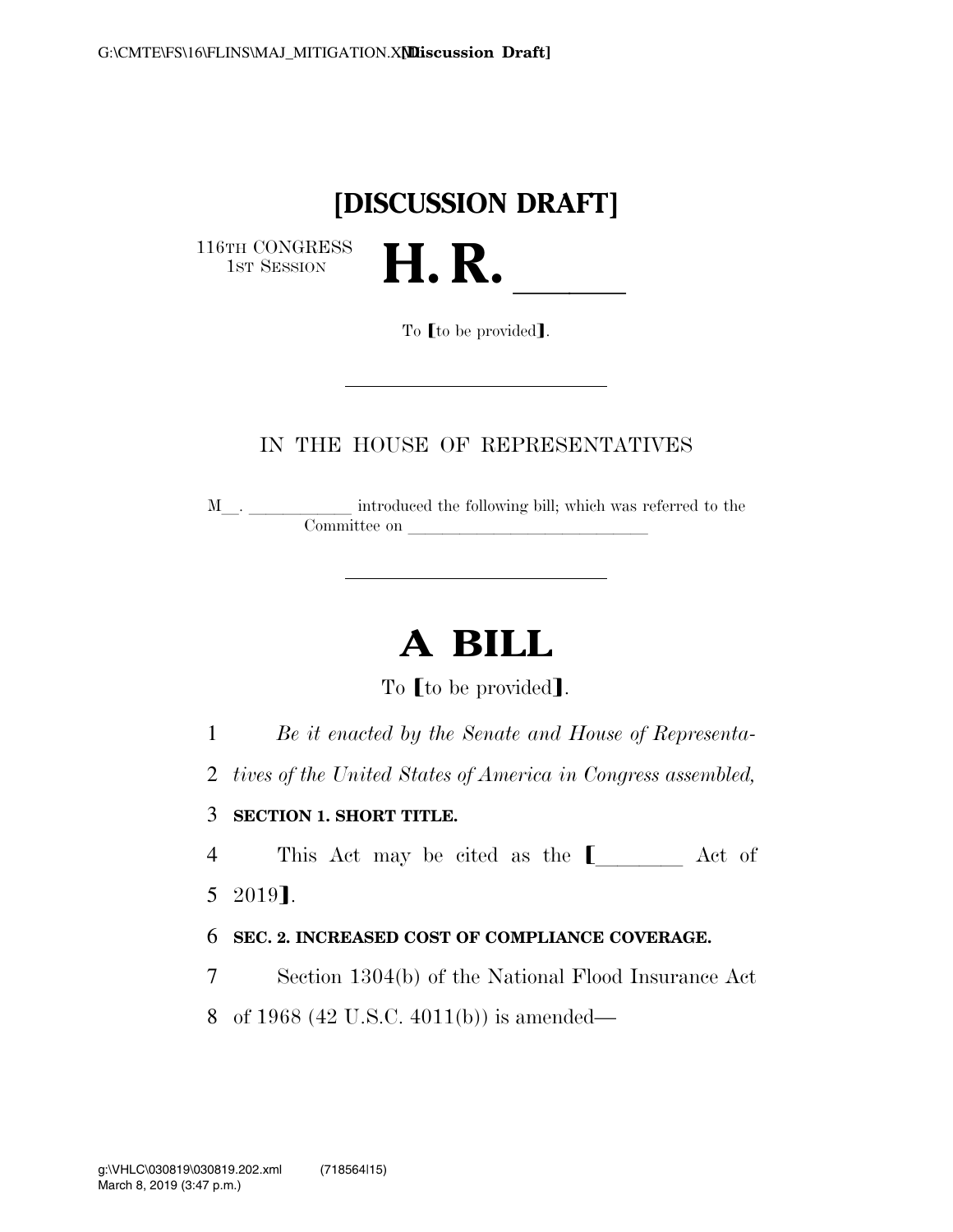| $\mathbf{1}$   | $(1)$ in paragraph $(4)$ , by redesignating subpara-         |
|----------------|--------------------------------------------------------------|
| $\overline{2}$ | graphs $(A)$ through $(D)$ as clauses $(i)$ through $(iv)$ , |
| 3              | respectively;                                                |
| $\overline{4}$ | $(2)$ by redesignating paragraphs $(1)$ through              |
| 5              | $(3)$ as subparagraphs $(A)$ through $(C)$ , respectively;   |
| 6              | $(3)$ in subparagraph $(C)$ as so redesignated, by           |
| 7              | striking the period at the end and inserting a semi-         |
| 8              | colon;                                                       |
| 9              | $(4)$ by redesignating paragraph $(4)$ as subpara-           |
| 10             | graph(E);                                                    |
| 11             | $(5)$ by inserting after subparagraph $(C)$ , as so          |
| 12             | redesignated, the following:                                 |
| 13             | "(D) properties identified by the Adminis-                   |
| 14             | trator as priorities for mitigation activities be-           |
| 15             | fore the occurrence of damage to or loss of                  |
| 16             | property which is covered by flood insurance;                |
| 17             | and";                                                        |
| 18             | $(6)$ by inserting before "The national flood in-            |
| 19             | surance program" the following: "(1) IN GEN-                 |
| <b>20</b>      |                                                              |
| 21             | (7) by striking "The Administrator" and insert-              |
| 22             | ing the following:                                           |
| 23             | "(2) PREMIUM.—The Administrator"; and                        |
| 24             | $(8)$ by adding at the end the following new                 |
| 25             | paragraphs:                                                  |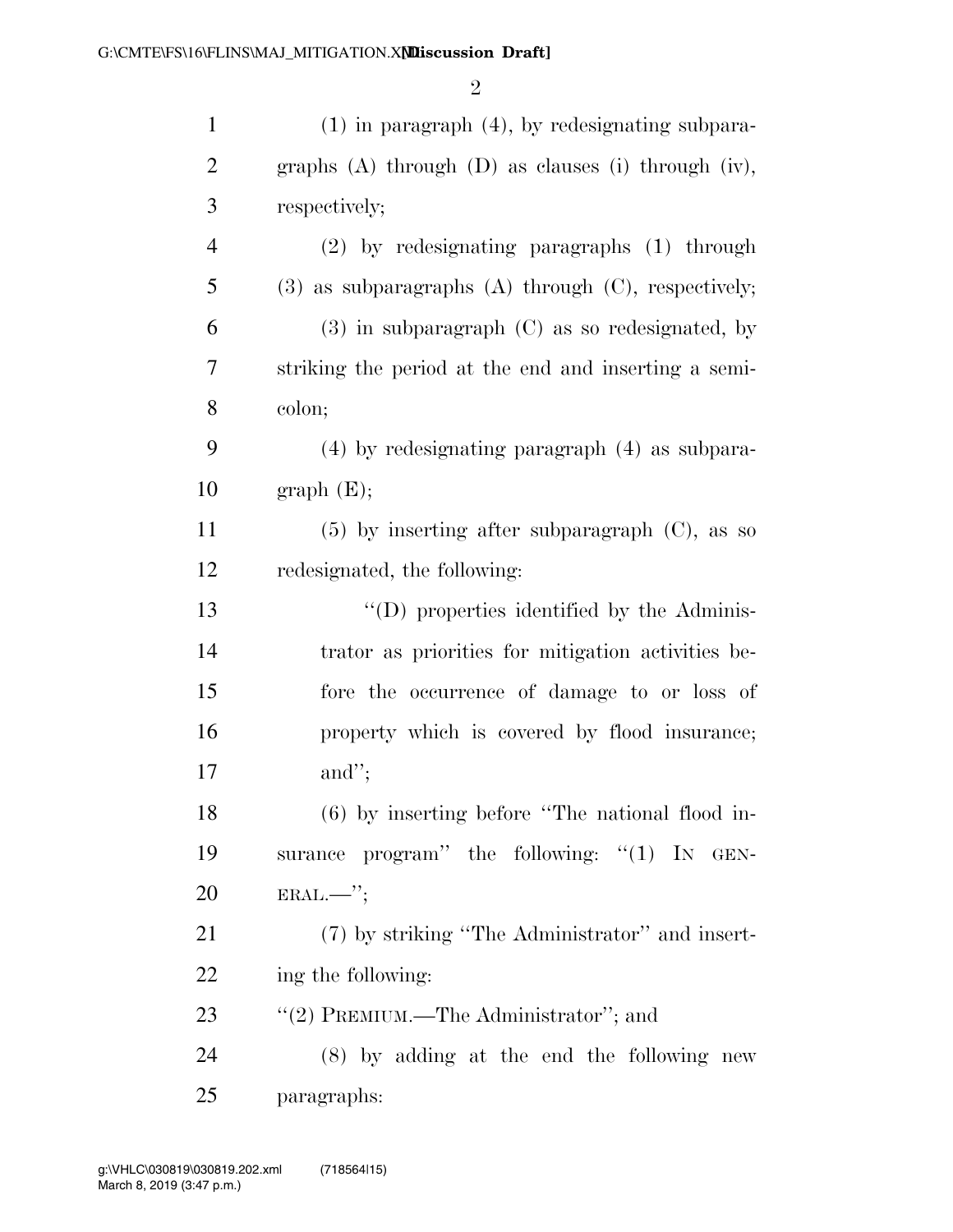''(3) AMOUNT OF COVERAGE.—Each policy for flood insurance coverage made available under this title shall provide coverage under this subsection having an aggre-gate liability for any single property of \$60,000.

 ''(4) ELIGIBLE MITIGATION ACTIVITIES.—Eligible mitigation methods the cost of which is covered by cov-erage provided under this subsection shall include—

 ''(A) alternative methods of mitigation identi- fied in the guidelines issued pursuant to section  $10 \qquad 1361(d);$ 

11  $\text{``(B)}$  pre-disaster mitigation; and

12  $\cdot$  (C) costs of acquiring real property.

 ''(5) TREATMENT OF COVERAGE LIMITS.—Any amount of coverage for a property provided pursuant to this subsection shall not be considered or counted for pur- poses of any limitation on coverage applicable to such property under section 1306(b) (42 U.S.C. 4013(b)) and any claim on such coverage shall not be considered a claim 19 for purposes of section  $1307(h)$  or subsection  $(a)(3)$  or (h)(3) of section 1366.''.

#### **SEC. 3. REPETITIVE LOSS.**

 Section 1361 of the National Flood Insurance Act of 1968 (42 U.S.C. 4102) is amended by adding at the end the following new subsection: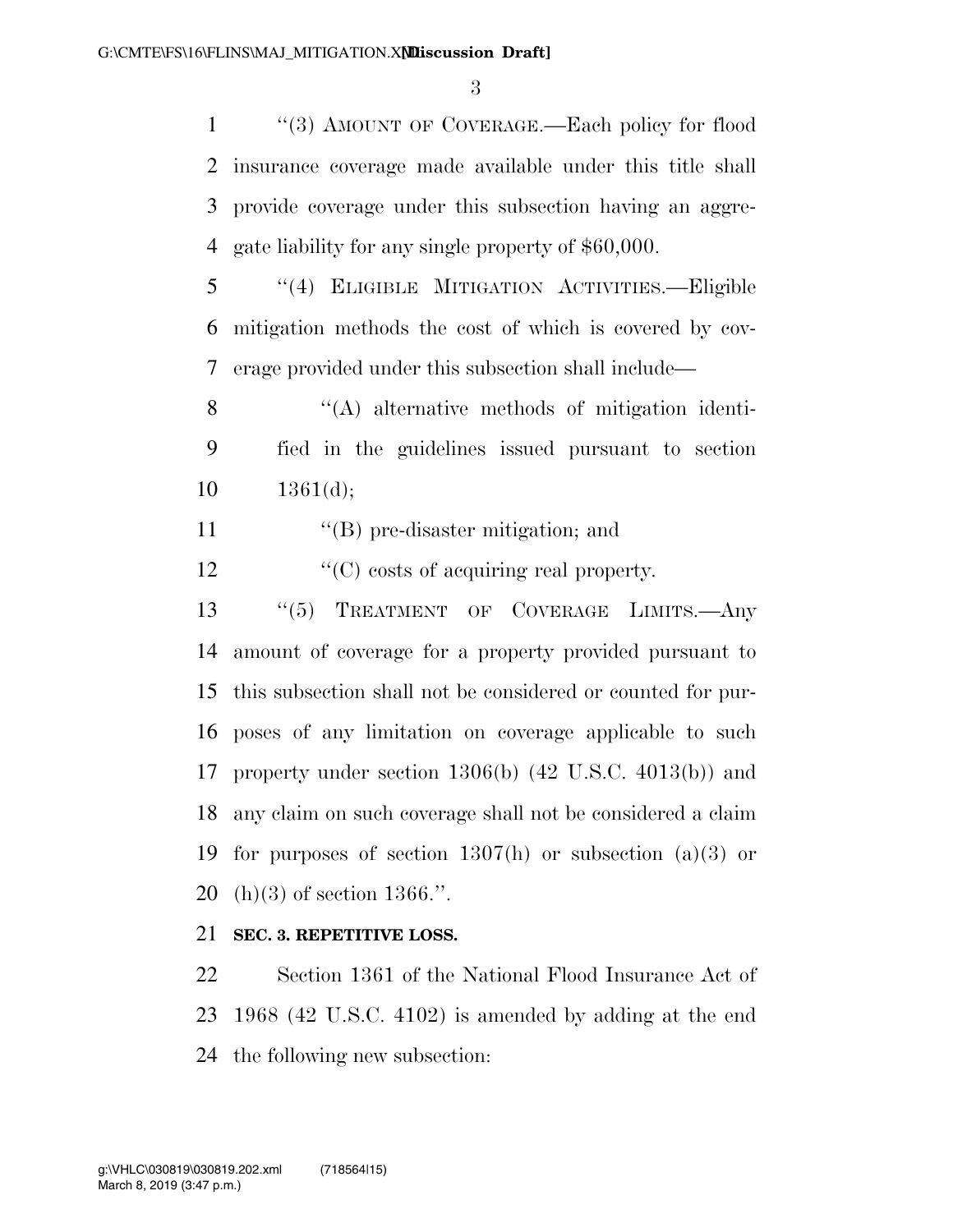''(e) REPEATEDLY FLOODED AREAS.—In making de- terminations regarding financial assistance under the au- thorities of this Act, the Administrator may consider the extent to which a community is working to remedy prob-lems with addressing repeatedly flooded areas.''.

### **SEC. 4. PREMIUM RATES FOR CERTAIN MITIGATED PROP-ERTIES.**

 (a) MITIGATION STRATEGIES.—Paragraph (1) of sec- tion 1361(d) of the National Flood Insurance Act of 1968 (42 U.S.C. 4102(d)(1)) is amended—

 (1) in subparagraph (A), by striking ''and'' at the end;

 (2) in subparagraph (B), by striking ''and'' at the end; and

 (3) by inserting after subparagraph (B) the fol-lowing new subparagraphs:

17  $\langle \text{C}(\text{C}) \rangle$  with respect to buildings in dense urban environments, methods that can be de-ployed on a block or neighborhood scale; and

20  $''(D)$  elevation of mechanical systems; and''.

 (b) MITIGATION CREDIT.—Subsection (k) of section 1308 of the National Flood Insurance Act of 1968 (42 U.S.C. 4015(k)) is amended—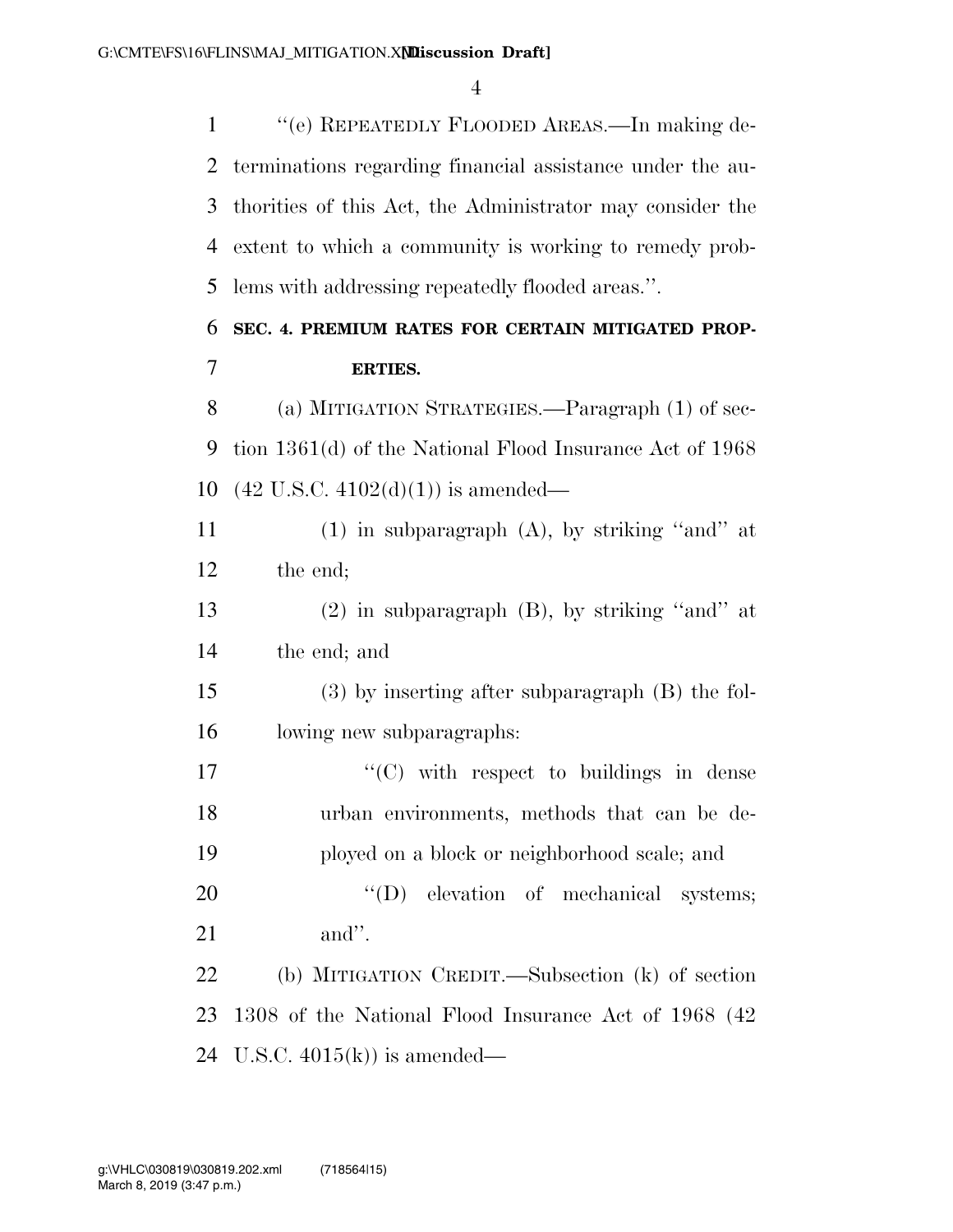| $\mathbf{1}$   | (1) by striking "shall take into account" and             |
|----------------|-----------------------------------------------------------|
| $\overline{2}$ | inserting the following: "shall—                          |
| 3              | "(1) take into account";                                  |
| $\overline{4}$ | $(2)$ in paragraph $(1)$ , as so designated by the        |
| 5              | amendment made by paragraph (1) of this sub-              |
| 6              | section, by striking the period at the end and insert-    |
| $\tau$         | ing "; and"; and                                          |
| 8              | (3) by adding at the end the following new                |
| 9              | paragraph:                                                |
| 10             | $(2)$ offer a reduction of the risk premium rate          |
| 11             | charged to a policyholder, as determined by the Ad-       |
| 12             | ministrator, if the policyholder implements any miti-     |
| 13             | gation method described in paragraph (1).".               |
| 14             | SEC. 5. COVERAGE FOR COOPERATIVES.                        |
| 15             | (a) EQUAL TREATMENT WITH CONDOMINIUMS.                    |
| 16             | Section 1306 of the National Flood Insurance Act of 1968  |
|                | 17 (42 U.S.C. 4013) is amended by adding at the end the   |
|                | 18 following:                                             |
| 19             | COOPERATIVE BUILDINGS.-Notwithstanding<br>``(e)           |
| 20             | any other provision of law, the Administrator shall make  |
| 21             | flood insurance coverage available to any individual with |
| 22             | a membership interest and occupancy agreement in a co-    |
| 23             | operative housing project on the same terms as any owner  |
| 24             | of a condominium.".                                       |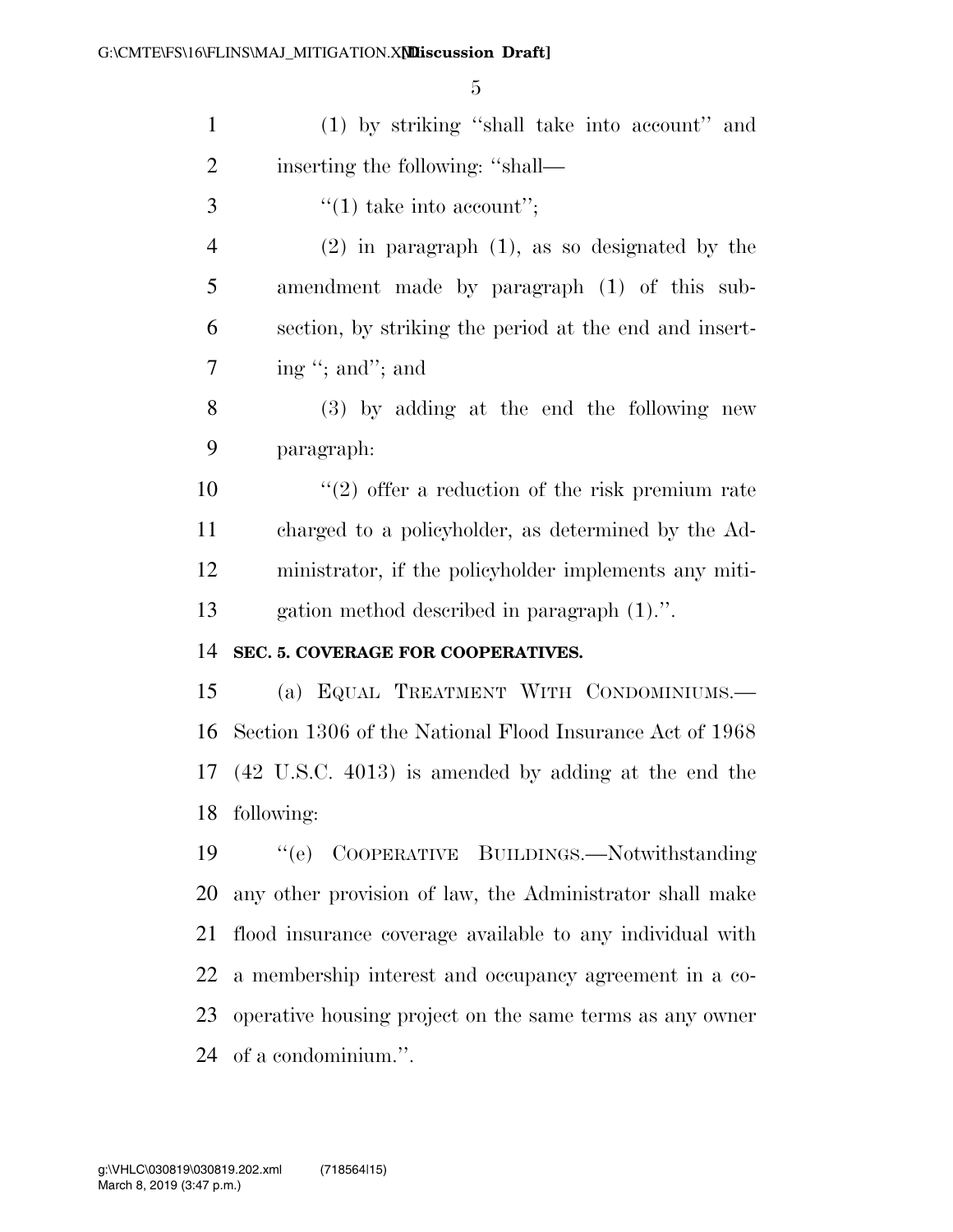| $\mathbf{1}$   | (b) PAYMENT OF CLAIMS.—Section 1312 of the Na-           |
|----------------|----------------------------------------------------------|
| $\overline{2}$ | tional Flood Insurance Act of $1968$ (42 U.S.C. 4019) is |
| 3              | amended—                                                 |
| $\overline{4}$ | $(1)$ in subsection $(e)$ —                              |
| 5              | (A) by striking "flood insurance to condo-               |
| 6              | minium owners" and inserting the following:              |
| 7              | "flood insurance—                                        |
| 8              | $\cdot\cdot(1)$ to condominium owners''; and             |
| 9              | (B) by striking the period at the end and                |
| 10             | inserting "; or"; and                                    |
| 11             | (C) by adding at the end the following:                  |
| 12             | $\lq(2)$ to individuals with a membership interest       |
| 13             | and occupancy agreement in a cooperative housing         |
| 14             | project who purchased such flood insurance separate      |
| 15             | and apart from the flood insurance purchased by the      |
| 16             | cooperative association in which such individual is a    |
| 17             | member, based solely, or in any part, on the flood       |
| 18             | insurance coverage of the cooperative association or     |
| 19             | others on the overall property owned by the coopera-     |
| 20             | tive association."; and                                  |
| 21             | $(2)$ by adding at the end the following:                |
| 22             | "(d) DEFINITIONS.—For purposes of this section and       |
| 23             | section 1306(e), the terms 'cooperative association' and |
| 24             | 'cooperative housing project' shall have such meaning as |
| 25             | the Secretary shall provide.".                           |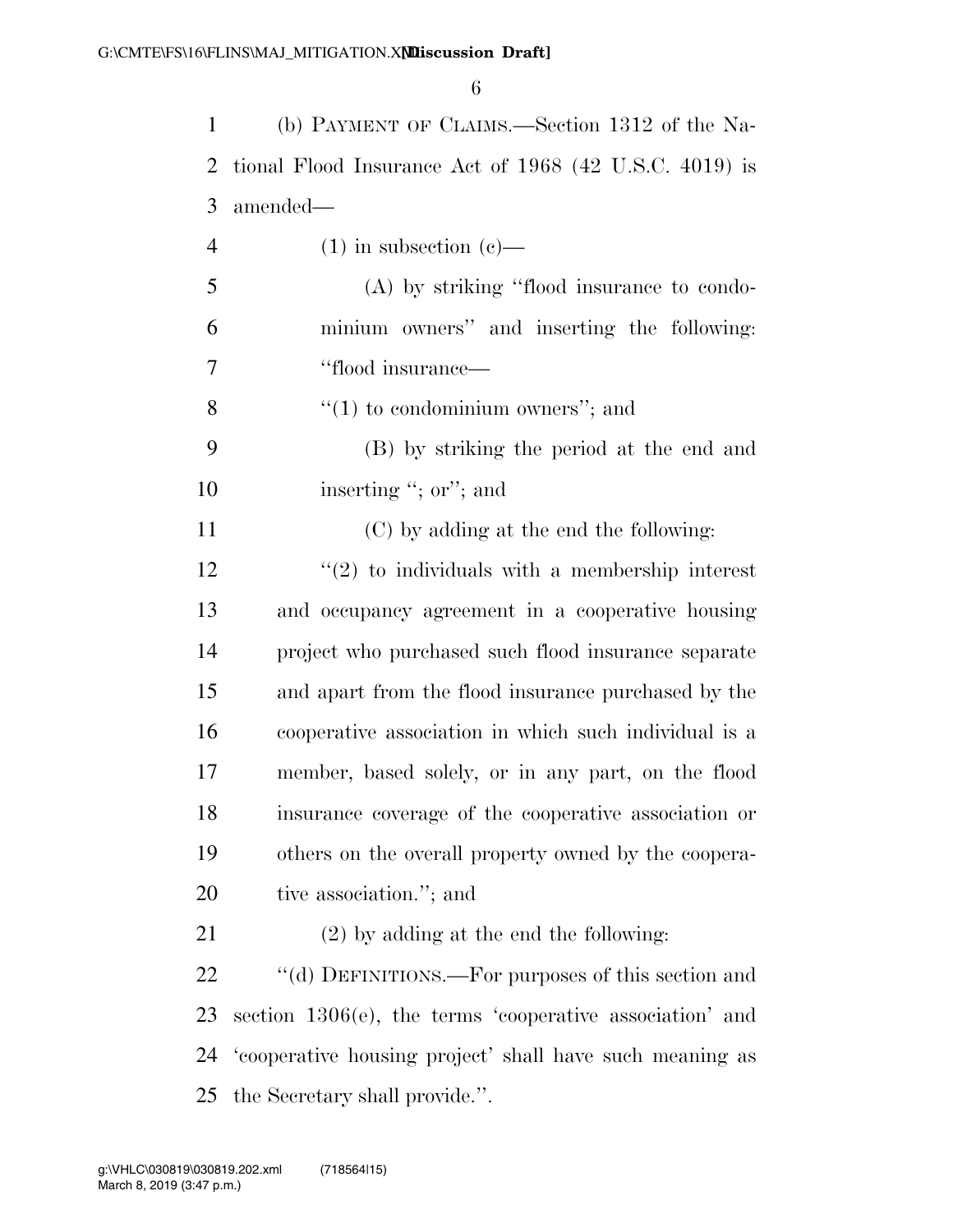### **SEC. 6. VOLUNTARY COMMUNITY-BASED FLOOD INSUR-ANCE PILOT PROGRAM.**

 (a) ESTABLISHMENT.—The Administrator of the Federal Emergency Management Agency (in this section referred to as the ''Administrator'') may carry out a com- munity-based flood insurance pilot program to make avail- able, for purchase by participating communities, a single, community-wide flood insurance policy under the National Flood Insurance Program that—

 (1) covers all residential and non-residential properties within the community; and

 (2) satisfies, for all such properties within the community, the mandatory purchase requirements under section 102 of the Flood Disaster Protection Act of 1973 (42 U.S.C. 4012a).

 (b) PARTICIPATION.—Participation by a community in the pilot program under this section shall be at the sole discretion of the community.

 (c) REQUIREMENTS FOR COMMUNITY-WIDE POLI- CIES.—The Administrator shall ensure that a community- wide flood insurance policy made available under the pilot program under this section incorporates the following re-quirements:

 (1) A mapping requirement for properties cov-ered by the policy.

 $26 \t(2)$  A cap on premiums.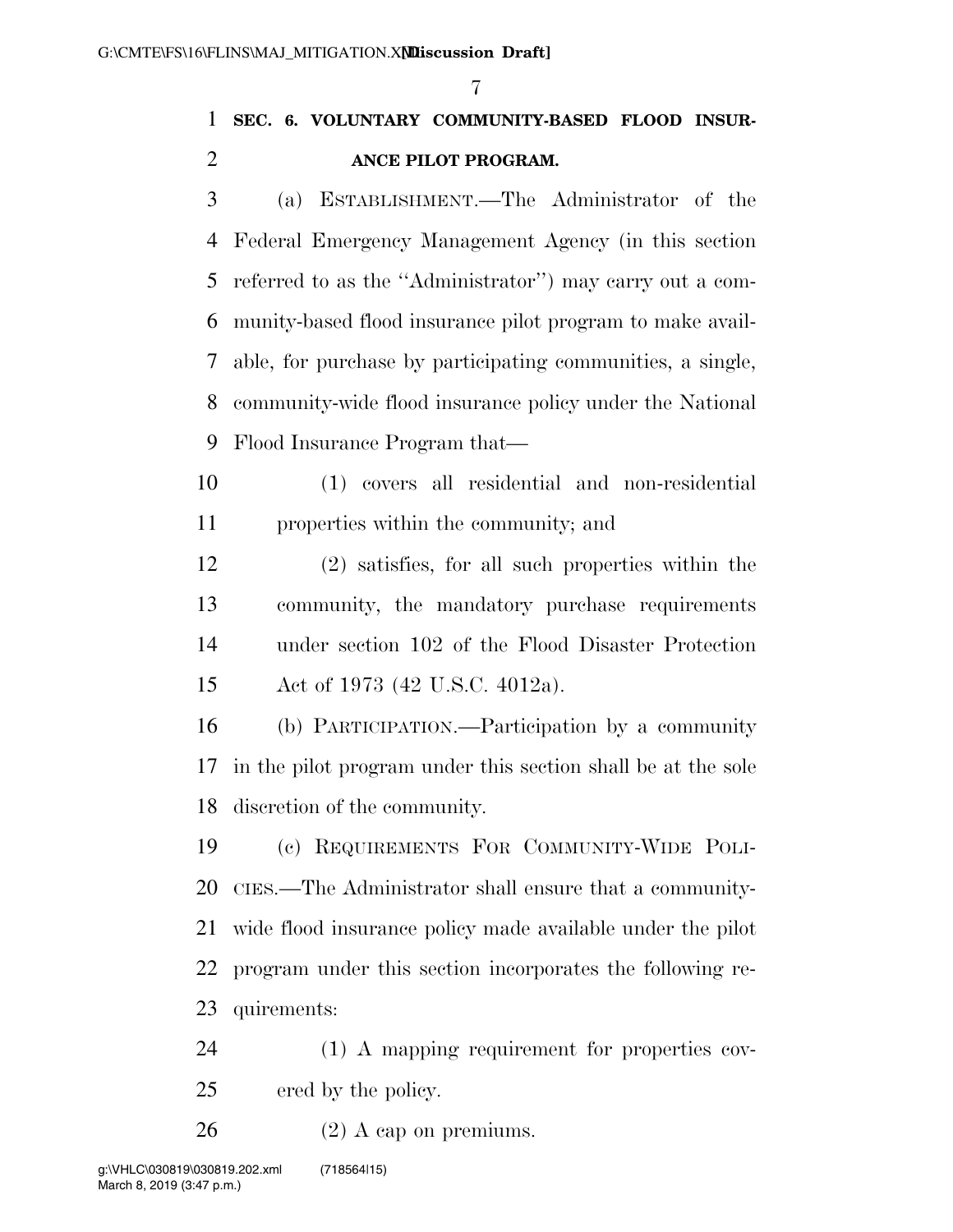| $\mathbf{1}$   | $(3)$ A deductible.                                        |
|----------------|------------------------------------------------------------|
| $\overline{2}$ | (4) Certification or accreditation of mitigation           |
| 3              | infrastructure when available and appropriate.             |
| $\overline{4}$ | $(5)$ A community audit.                                   |
| 5              | (6) The Community Rating System under sec-                 |
| 6              | tion 1315(b) of the National Flood Insurance Act of        |
| 7              | 1968 (42 U.S.C. 4022(b)).                                  |
| 8              | (7) A method of preventing redundant claims                |
| 9              | payments by the National Flood Insurance Program           |
| 10             | in the case of a claim by an individual property           |
| 11             | owner who is covered by a community-wide flood in-         |
| 12             | surance policy and an individual policy obtained           |
| 13             | through the Program.                                       |
| 14             | (8) Coverage for damage arising from flooding              |
| 15             | that complies with the standards under the National        |
| 16             | Flood Insurance Program appropriate to the nature          |
| 17             | and type of property covered.                              |
| 18             | (d) TIMING.—The Administrator may establish the            |
| 19             | demonstration program under this section not later than    |
| 20             | the expiration of the 180-day period beginning on the date |
| 21             | of the enactment of this Act and the program shall termi-  |
| 22             | nate on September 30, 2022.                                |
| 23             | (e) DEFINITION OF COMMUNITY.—For purposes of               |
| 24             | this section, the term "community" means any unit of       |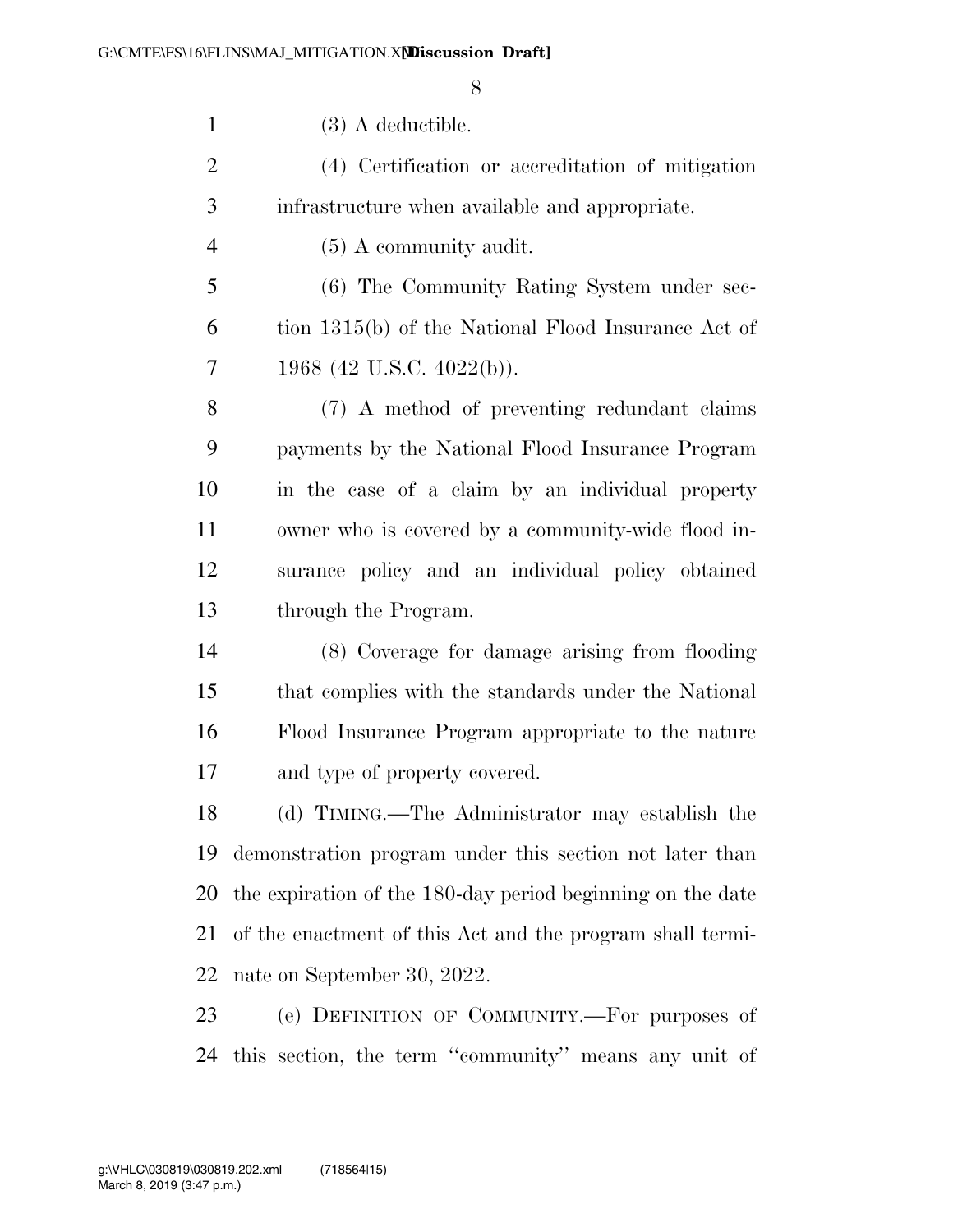local government, within the meaning given such term under the laws of the applicable State.

#### **SEC. 7. MITIGATION FUNDING.**

 For each of the first 5 fiscal years beginning after following the date of the enactment of this Act, there is authorized to be appropriated \$2000,000,000 to carry out the predisaster hazard mitigation program under section 203 of the Robert T. Stafford Disaster Assistance and Emergency Relief Act (2 U.S.C. 5133).

#### **SEC. 8. COMMUNITY RATING SYSTEM IMPROVEMENTS.**

 (a) PROVISION OF COMMUNITY RATING SYSTEM PREMIUM CREDITS TO MAXIMUM NUMBER OF COMMU- NITIES PRACTICABLE.—Subsection (b) of section 1315 of the National Flood Insurance Act of 1968 (42 U.S.C.  $4022(b)$  is amended—

- 16 (1) in paragraph  $(2)$ , by striking "may" and in-serting ''shall''; and
- (2) in paragraph (3), by inserting '', and the Administrator shall provide credits to the maximum number of communities practicable'' after ''under this program''.

 (b) GRANTS FOR COMMUNITY RATING SYSTEM PRO- GRAM COORDINATORS.—Section 1315 of the National Flood Insurance Act of 1968 (42 U.S.C. 4022) is amended by adding at the end the following new subsection: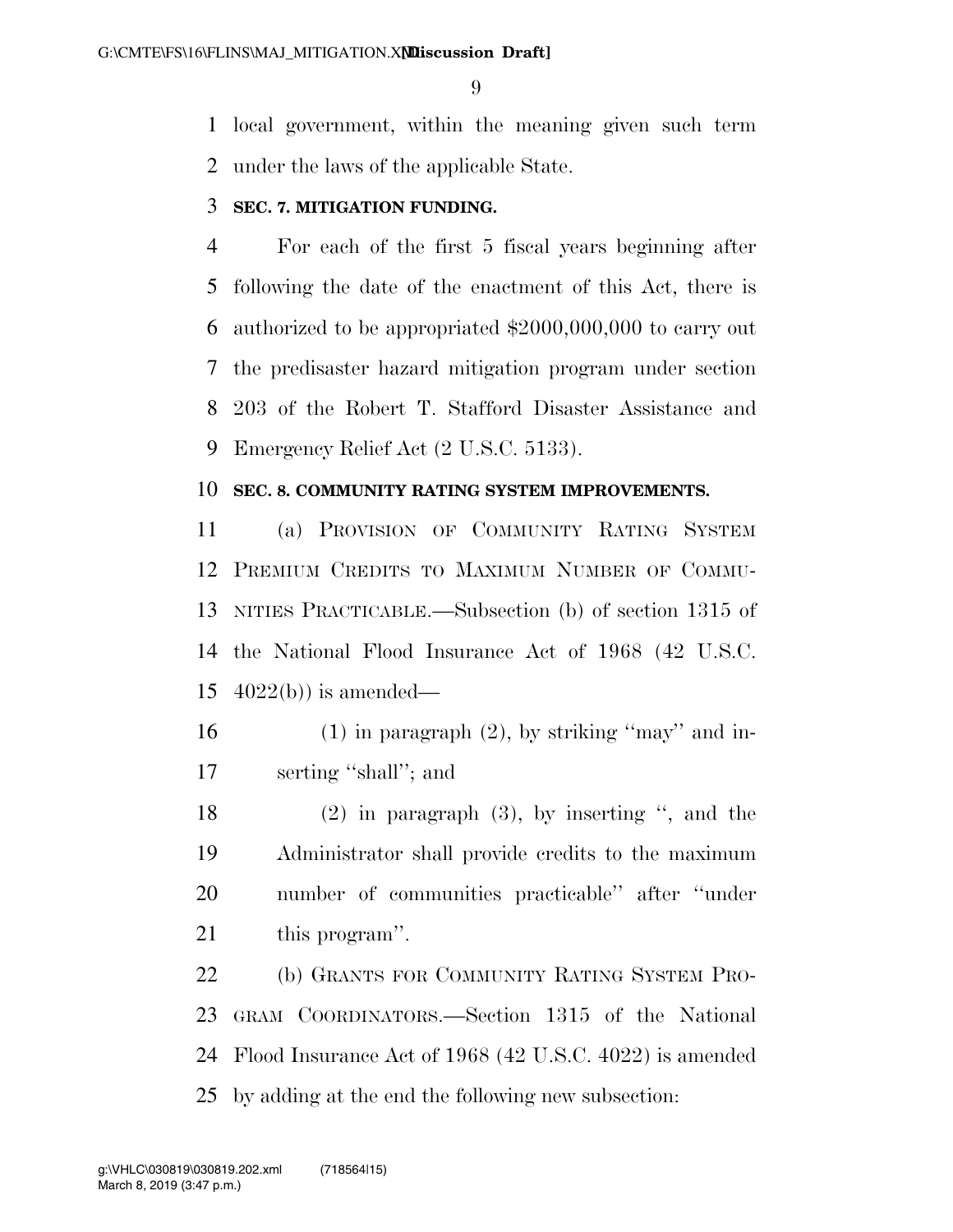''(c) GRANTS FOR COMMUNITY RATING SYSTEM PRO-GRAM COORDINATORS.—

 ''(1) AUTHORITY.—The Administrator shall carry out a program to make grants to consortia of States and communities for use only for costs of em- ploying or otherwise retaining an individual or indi- viduals to coordinate and carry out responsibilities relating to participation in the community rating system program under subsection (b) for States and communities that are members of such consortia.

11 ''(2) ELIGIBILITY.—The Administrator shall es- tablish such criteria as the Administrator considers appropriate for a consortium of States and commu- nities to be eligible for grants under this subsection, which shall include requiring a consortium to provide evidence to the Administrator that the consortium has sufficient authority and administrative capability to use grant amounts in accordance with this sub-section on behalf of its member jurisdictions.

20 "(3) TIMING.—A consortium receiving a grant under this section shall establish the position or po- sitions described in paragraph (1), and employ or otherwise retain an individual or individuals to fill such position or positions, not later than the date 25 that all such grant amounts are expended.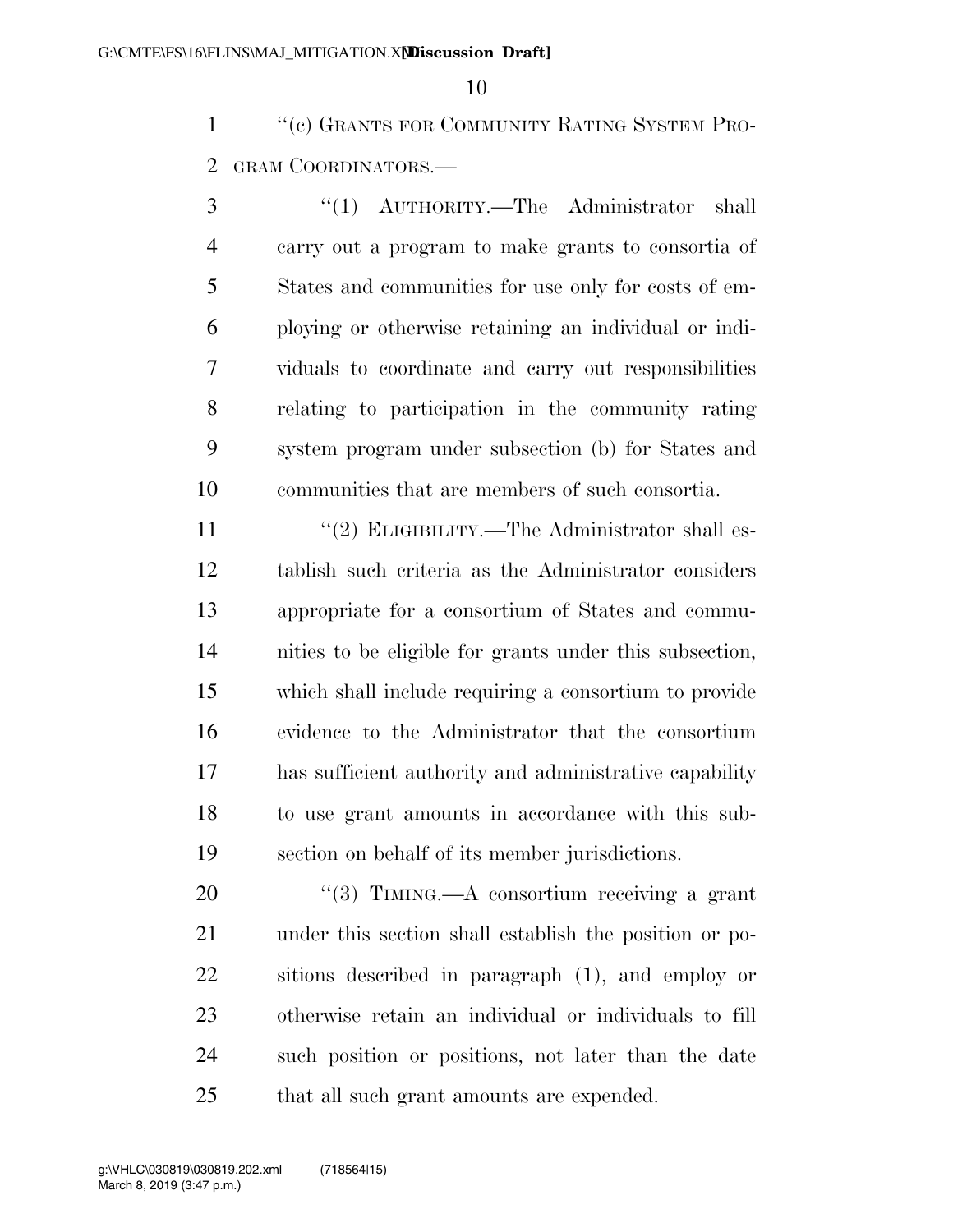| $\mathbf{1}$   | "(4) APPLICATIONS.—The Administrator shall            |
|----------------|-------------------------------------------------------|
| $\overline{2}$ | provide for consortia of States and communities to    |
| 3              | submit applications for grants under this subsection, |
| $\overline{4}$ | which shall include—                                  |
| 5              | $\lq\lq$ the evidence referred to in paragraph        |
| 6              | (2);                                                  |
| 7              | $\lq\lq$ such assurances as the Administrator         |
| 8              | shall require to ensure compliance with the re-       |
| 9              | quirement under paragraph $(3)$ ;                     |
| 10             | $\lq\lq$ such assurances as the Administrator         |
| 11             | shall require to ensure that the consortia will       |
| 12             | provide funding sufficient to continue the posi-      |
| 13             | or positions funded with the grant<br>tion            |
| 14             | amounts, in the same annual amount as under           |
| 15             | such grant funding, after such grant funds are        |
| 16             | expended; and                                         |
| 17             | $\lq\lq$ ) such other information as the Admin-       |
| 18             | istrator may require.                                 |
| 19             | "(5) SELECTION.—From among eligible con-              |
| 20             | sortia of States and communities submitting applica-  |
| 21             | tions pursuant to paragraph (3), the Administrator    |
| 22             | shall select consortia to receive grants under this   |
| 23             | subsection in accordance with such competitive cri-   |
| 24             | teria for such section as the Administrator shall es- |
| 25             | tablish.                                              |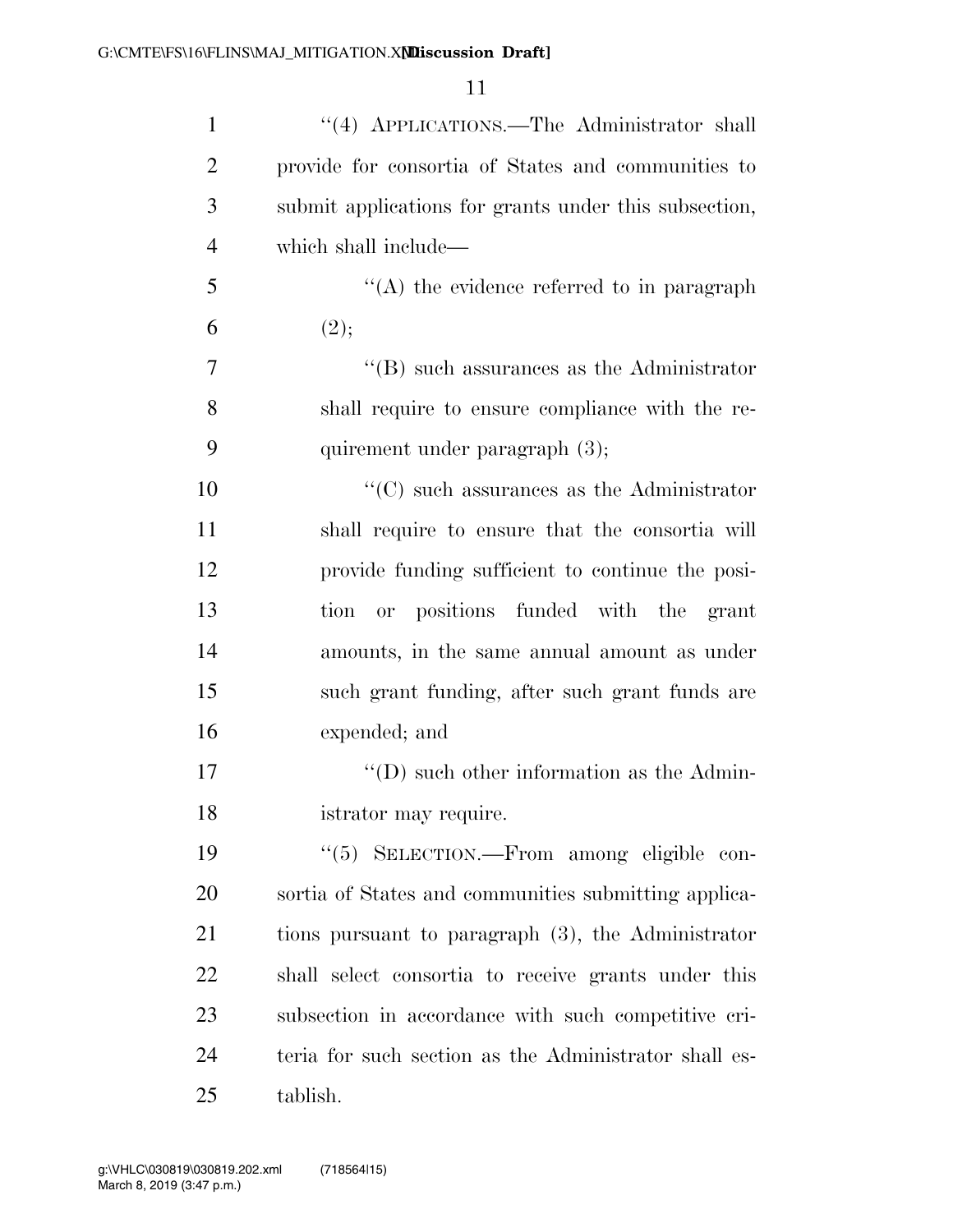| $\mathbf{1}$   | "(6) DEFINITION OF COMMUNITY.-For pur-                    |
|----------------|-----------------------------------------------------------|
| $\overline{2}$ | poses of this section, the term 'community' has the       |
| 3              | meaning given such term in section $1366(h)$ (42)         |
| $\overline{4}$ | U.S.C. $4104c(h)$ , except that such term includes        |
| 5              | counties and regional planning authorities that do        |
| 6              | not have zoning and building code jurisdiction.           |
| 7              | "(7) AUTHORIZATION OF APPROPRIATIONS.-                    |
| 8              | There is authorized to be appropriated for grants         |
| 9              | under this subsection—                                    |
| 10             | "(A) $$7,000,000$ for the first fiscal year               |
| 11             | commencing after the expiration of the 4-month            |
| 12             | period beginning on the date of the enactment             |
| 13             | of this Act; and                                          |
| 14             | "(B) $$7,000,000$ for each of the four con-               |
| 15             | secutive fiscal years thereafter.".                       |
| 16             | SEC. 9. COMMUNITY ASSISTANCE PROGRAM FOR EFFEC-           |
| 17             | TIVE FLOODPLAIN MANAGEMENT.                               |
| 18             | (a) IN GENERAL.—Chapter I of the National Flood           |
| 19             | Insurance Act of 1968 (42 U.S.C. 4011 et seq.) is amend-  |
| 20             | ed by adding at the end the following:                    |
| 21             | "SEC. 1326. COMMUNITY ASSISTANCE PROGRAM FOR EF-          |
| 22             | FECTIVE FLOODPLAIN MANAGEMENT.                            |
| 23             | "(a) IN GENERAL.—The Administrator shall estab-           |
| 24             | lish a community assistance program under this section    |
| 25             | to increase the capacity and capability of States, Indian |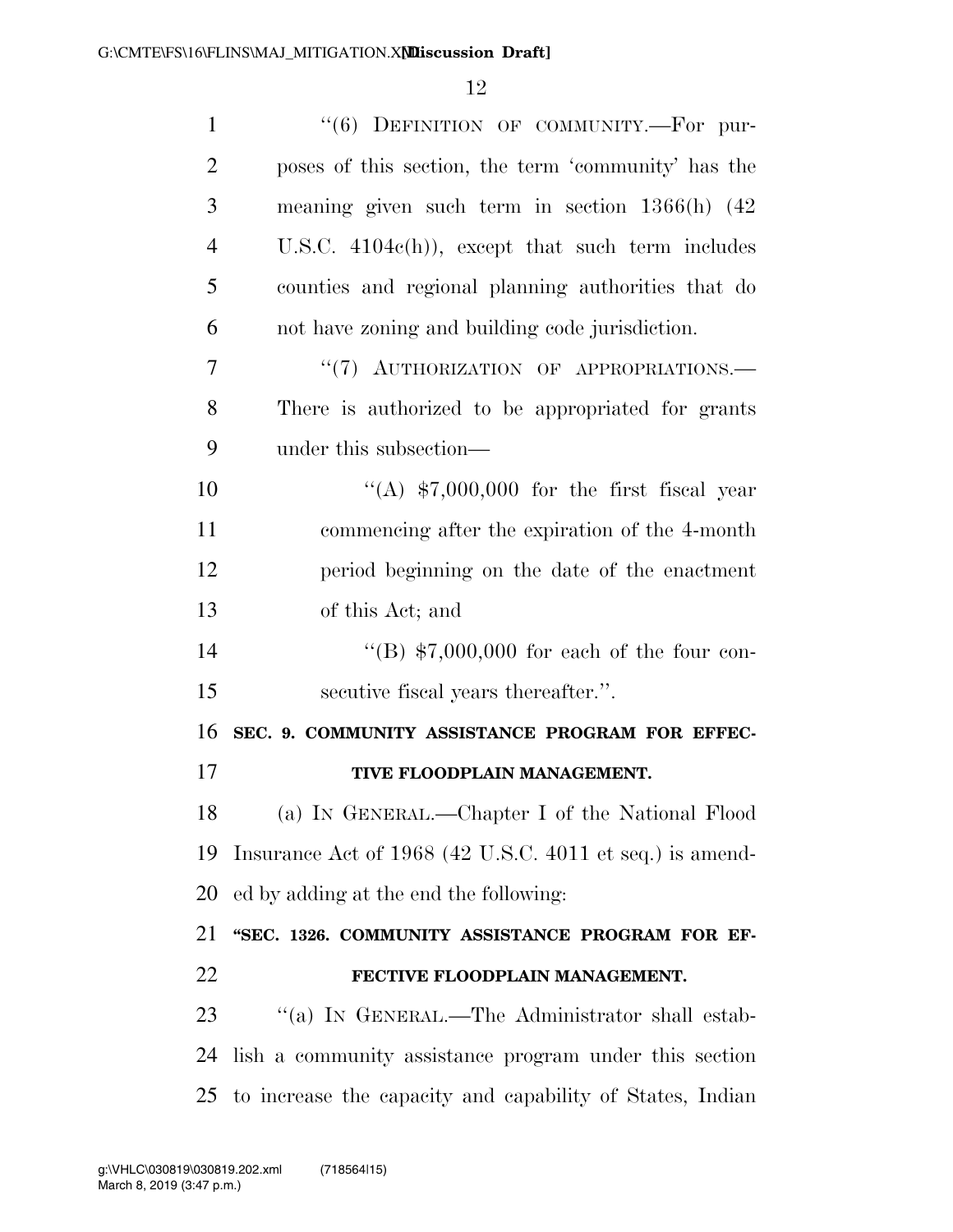tribes, and communities to effectively manage flood risk and participate in the national flood insurance program, including the community rating system program under section 1315(b), by providing financial and technical as-sistance to States, tribes and communities.

 ''(b) COMPONENTS.—The community assistance pro-gram under this program shall include—

8 "(1) making community assistance grants under subsection (c) to States;

 ''(2) conducting periodic assessments, not less often than once every 5 years, of the technical as- sistance and training needs of States, Indian tribes, and communities;

 ''(3) providing technical assistance and training to States, Indian tribes, and communities in accord- ance with the needs identified by such assessments;  $\frac{1}{4}$  conducting periodic reviews of State, In- dian tribe, and community floodplain management standards by the Administrator to promote contin- uous improvement in building and maintaining effec-21 tive State floodplain management programs (as such 22 term is defined in subsection (d));

23 ''(5) conducting periodic estimates of the losses avoided nationally due to the adoption of qualifying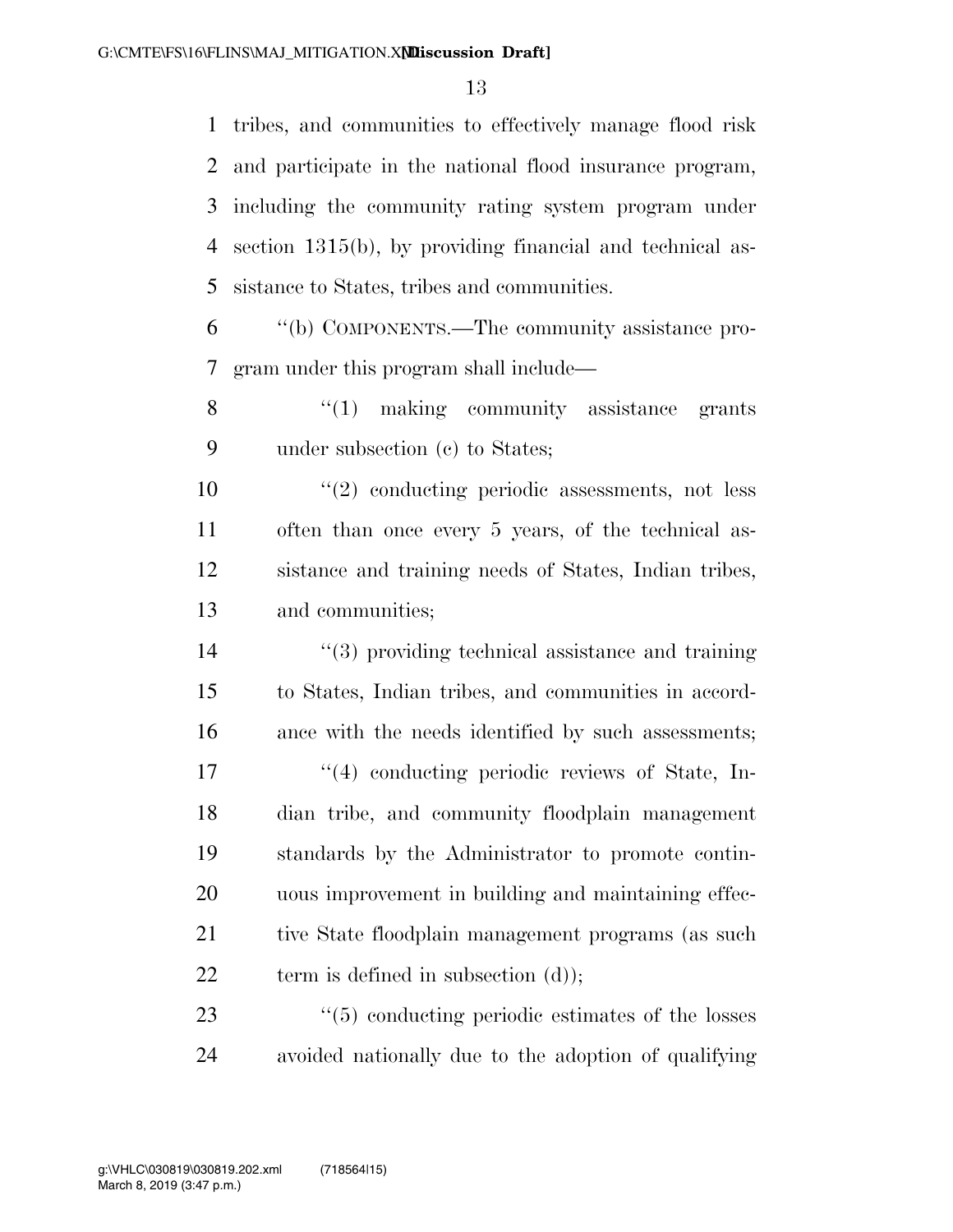| $\mathbf{1}$   | floodplain management standards by States, Indian            |
|----------------|--------------------------------------------------------------|
| $\overline{2}$ | tribes and communities;                                      |
| 3              | $\cdot\cdot$ (6) in coordination with each State receiving a |
| $\overline{4}$ | grant under subsection (c), developing and executing         |
| 5              | a strategy to-                                               |
| 6              | $\lq\lq$ provide technical and financial assist-             |
| $\overline{7}$ | ance to communities, including small and rural               |
| 8              | communities, and Indian tribes within the                    |
| 9              | State; and                                                   |
| 10             | "(B) encourage greater participation in the                  |
| 11             | community rating system program; and                         |
| 12             | $\lq(7)$ establishing goals for States participating         |
| 13             | in the program and incentives for exceeding such             |
| 14             | goals.                                                       |
| 15             | ``(e)<br>COMMUNITY ASSISTANCE<br><b>GRANTS</b><br>TO         |
| 16             | STATES.-                                                     |
| 17             | " $(1)$ IN GENERAL.—Under the program under                  |
| 18             | this section the Administrator may award grants to           |
| 19             | States, which shall be used only—                            |
| 20             | "(A) to increase the capacity and capa-                      |
| 21             | bility of the State and communities and Indian               |
| 22             | tribes in the State to effectively manage flood              |
| 23             | risk and to fully participate in the national                |
| 24             | flood insurance program, including the commu-                |
| 25             | nity rating system program; and                              |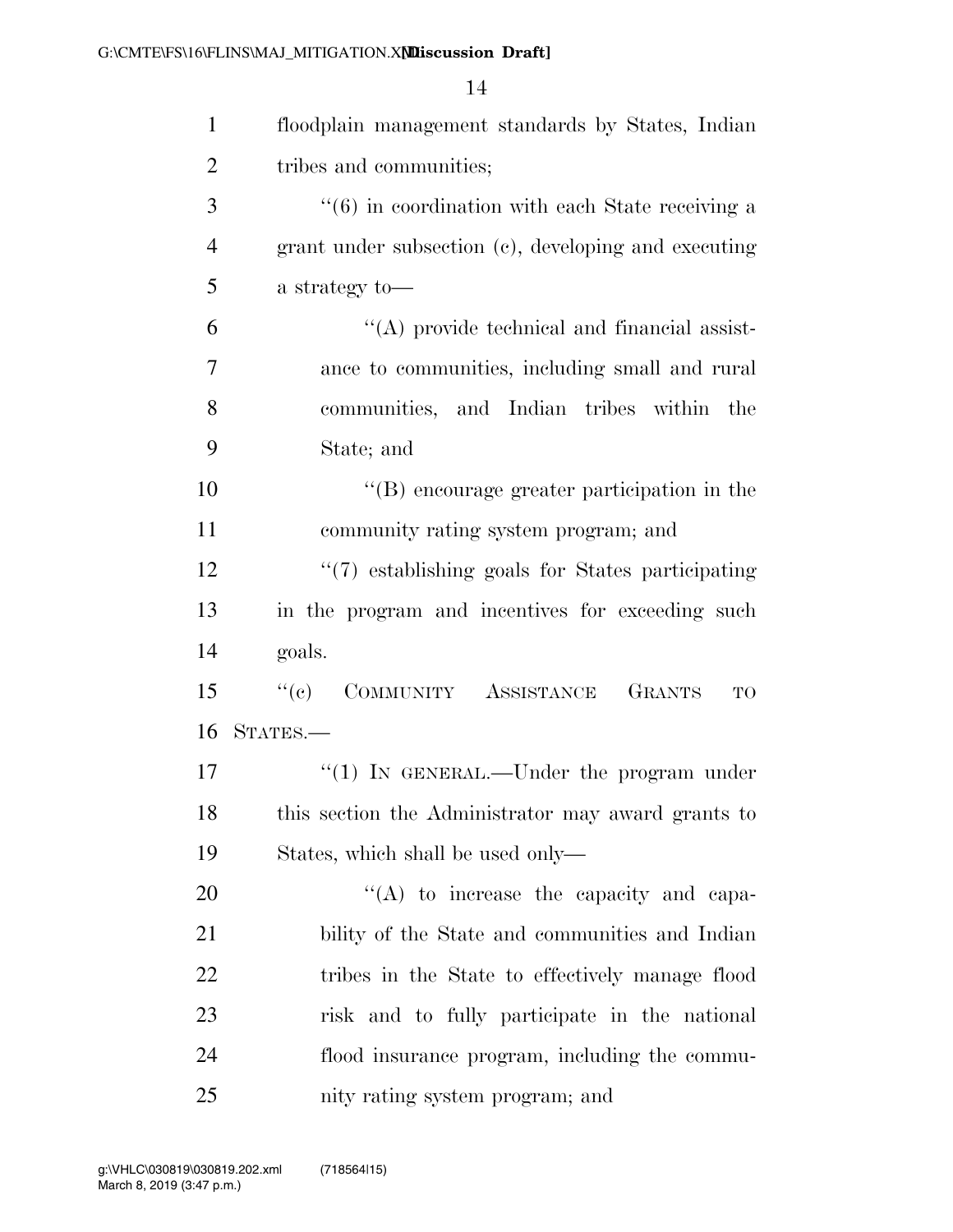| $\mathbf{1}$   | "(B) for activities related to implementa-             |
|----------------|--------------------------------------------------------|
| $\overline{2}$ | tion, administration, oversight, and enforcement       |
| 3              | of the national flood insurance program at the         |
| $\overline{4}$ | State and local and tribal levels.                     |
| 5              | " $(2)$ GUIDELINES.—The Administrator shall es-        |
| 6              | tablish guidelines governing the use of grant funds    |
| 7              | under this subsection, including setting forth activi- |
| 8              | ties eligible to be funded with such amounts.          |
| 9              | "(3) ELIGIBILITY.—To be eligible to receive a          |
| 10             | grant under this subsection, a State shall—            |
| 11             | $\lq\lq$ demonstrate, to the satisfaction of           |
| 12             | the Administrator, that the State has in effect        |
| 13             | qualifying State floodplain management stand-          |
| 14             | ards for the State;                                    |
| 15             | $\lq\lq$ agree to submit such reports, certifi-        |
| 16             | cations, and information to the Administrator          |
| 17             | the Administrator shall require, including<br>as       |
| 18             | those required under paragraph $(5)$ ; and             |
| 19             | "(C) meet any additional eligibility require-          |
| 20             | ments as the Administrator may require.                |
| 21             | "(4) APPLICATION; SELECTION CRITERIA.—The              |
| 22             | Administrator shall provide for States to submit ap-   |
| 23             | plications for grants under this subsection, which     |
| 24             | shall include such information, assurances, and cer-   |
| 25             | tifications as the Administrator may require, and      |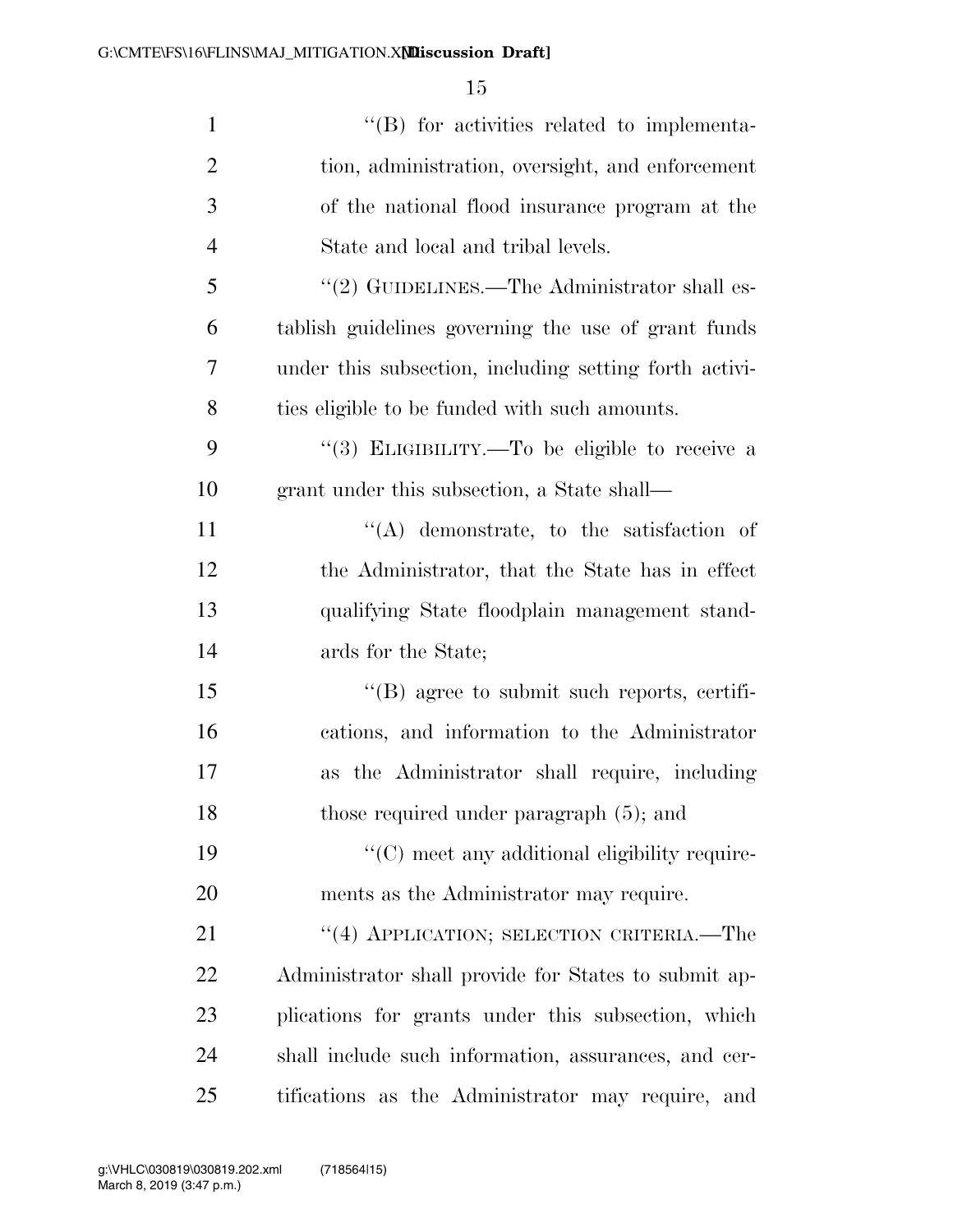may establish criteria for selection of qualifying ap- plications to be selected for grants under this sub-section.

4 "(5) ONGOING REVIEW OF FLOODPLAIN MAN- AGEMENT STANDARDS.—Each State that is awarded funds under this section shall provide periodic re- ports, certifications, and information regarding the floodplain management standards of such State as the Administrator may require for the duration of the use of grant amounts.

11 ""(d) DEFINITIONS.—For purposes of this section:

12 "(1) INDIAN TRIBE.—The term 'Indian tribe' has the meaning given such term in section 4 of the Native American Housing Assistance and Self-De-termination Act of 1996 (25 U.S.C. 4103).

16 "(2) QUALIFYING STATE FLOODPLAIN MANAGE- MENT STANDARDS.—The term 'qualifying State floodplain management standards' means the flood-plain management standards of a State that—

20 "(A) are specifically authorized under State law and do not conflict with or inhibit the implementation of the National Flood Insur-23 ance Act of 1968;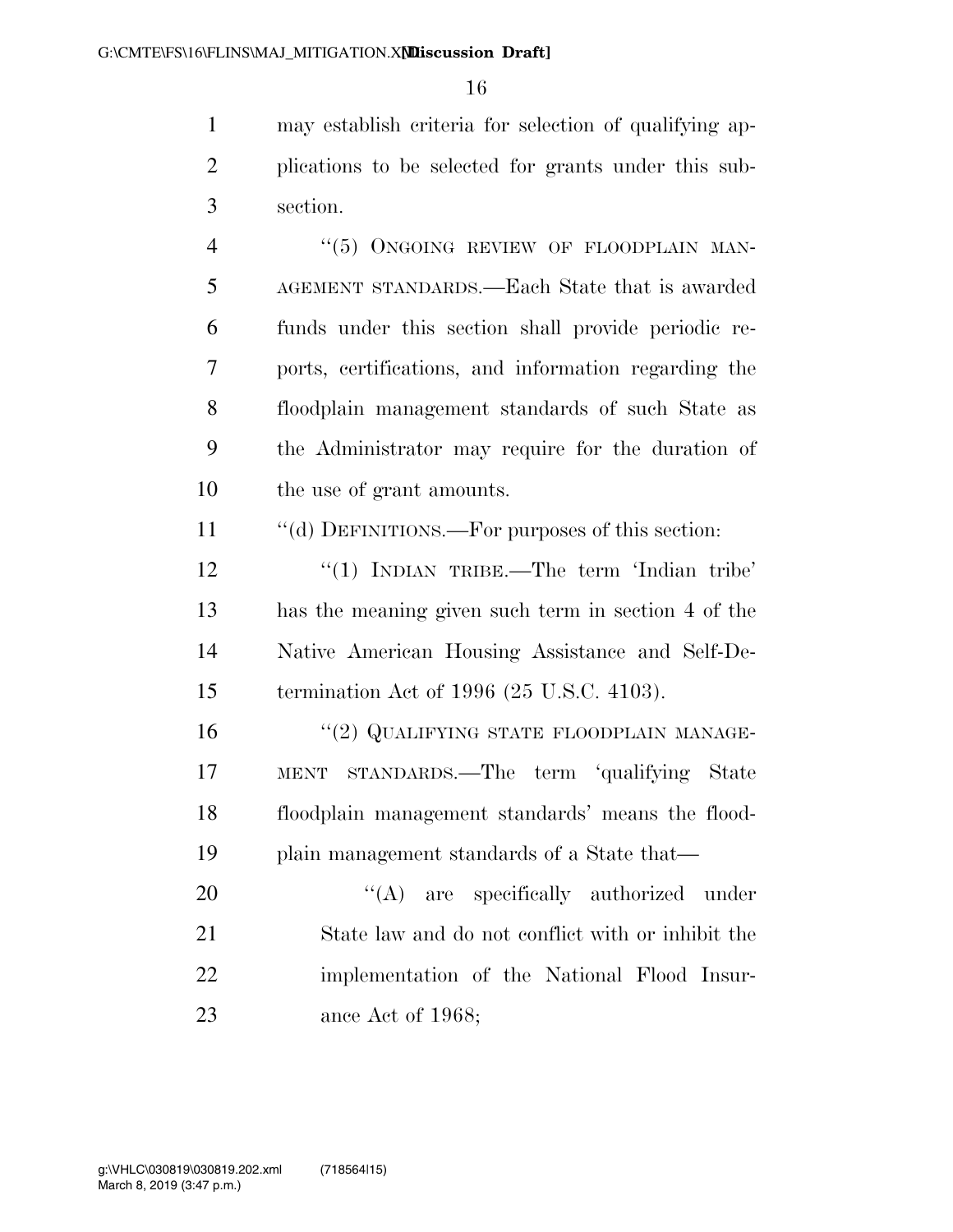| $\mathbf{1}$   | $\lq\lq$ designate an entity responsible for co-    |
|----------------|-----------------------------------------------------|
| $\overline{2}$ | ordinating the national flood insurance program     |
| 3              | in the State;                                       |
| $\overline{4}$ | "(C) identify State resources and programs          |
| 5              | to manage floodplains and reduce flood risk;        |
| 6              | $\lq\lq$ (D) address on a long-term basis—          |
| $\overline{7}$ | "(i) integration of floodplain manage-              |
| 8              | ment activities with other State functions          |
| 9              | and activities;                                     |
| 10             | "(ii) identification of flood hazards;              |
| 11             | "(iii) management of natural flood-                 |
| 12             | plain functions and resources;                      |
| 13             | "(iv) elimination of adverse impacts of             |
| 14             | development on the floodplain;                      |
| 15             | "(v) flood mitigation and recovery                  |
| 16             | strategies for the State;                           |
| 17             | "(vi) strategies for informing commu-               |
| 18             | nities and citizens about flood risk and            |
| 19             | mitigation options; and                             |
| 20             | "(vii) measures for evaluating the ef-              |
| 21             | fectiveness of State floodplain management          |
| 22             | efforts;                                            |
| 23             | " $(E)$ include a long-term plan that will fa-      |
| 24             | cilitate the prioritization and provision of train- |
| 25             | ing and technical assistance to communities and     |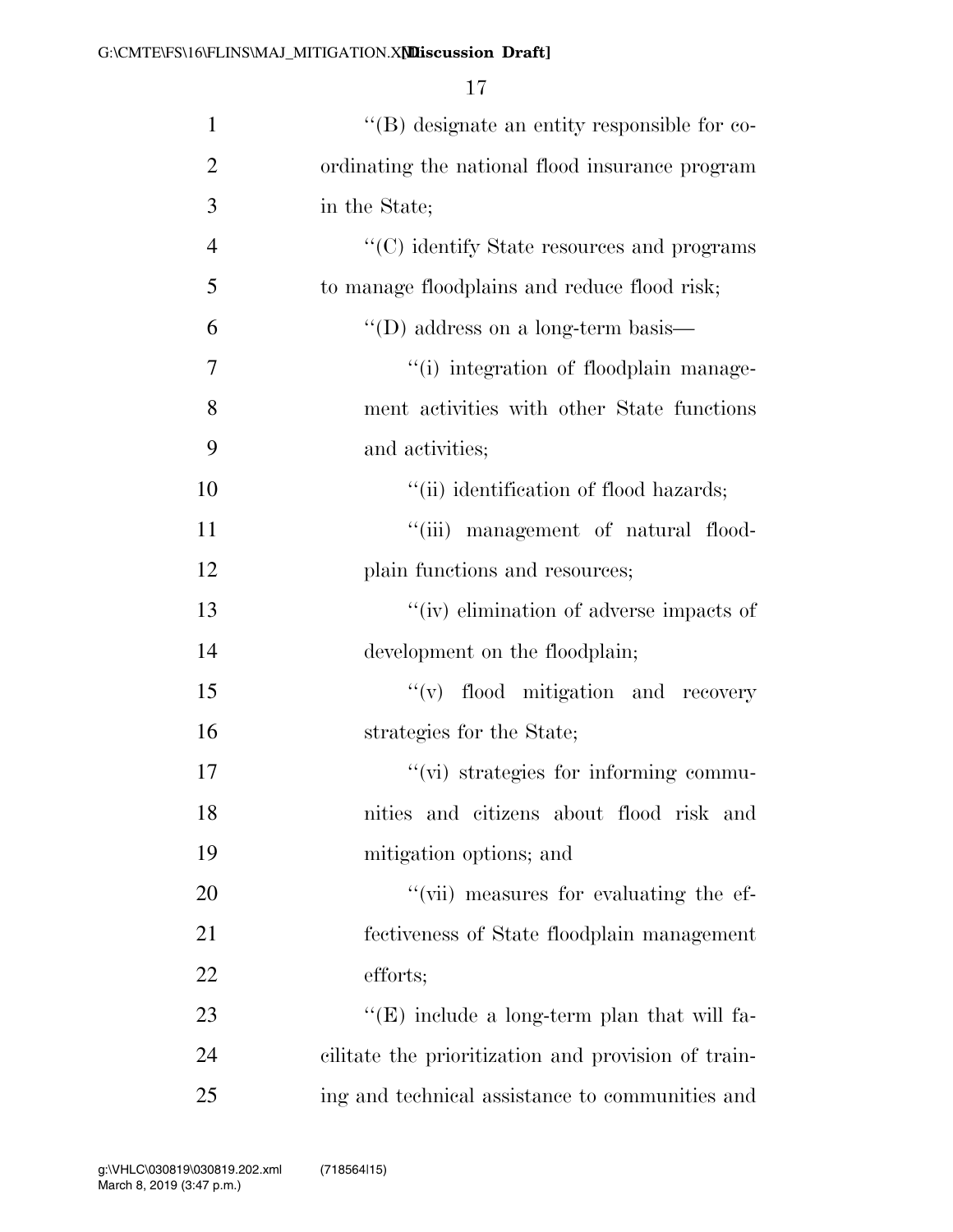| $\mathbf{1}$   | Indian tribes in the State to increase local and      |
|----------------|-------------------------------------------------------|
| $\overline{2}$ | tribal capacity and capability for floodplain         |
| 3              | management, including the capacity and capa-          |
| $\overline{4}$ | bility to participate in the national flood insur-    |
| 5              | ance program and the community rating system          |
| 6              | program;                                              |
| 7              | "(F) provide for oversight, administration            |
| 8              | and enforcement of the national flood insurance       |
| 9              | program at the State and community levels;            |
| 10             | and                                                   |
| 11             | $\lq\lq(G)$ meet such other requirements as the       |
| 12             | Administrator may establish.                          |
| 13             | $``$ (e) FUNDING.—                                    |
| 14             | "(1) AUTHORIZATION OF APPROPRIATIONS.-                |
| 15             | There is authorized to be appropriated $$20,000,000$  |
| 16             | for each of fiscal years 2019 through 2024 for the    |
| 17             | National Flood Insurance Fund for carrying out this   |
| 18             | section. Any amounts appropriated pursuant to this    |
| 19             | subsection shall remain available until expended.     |
| 20             |                                                       |
|                | $\cdot\cdot(2)$ SET-ASIDES.—From any amounts made     |
| 21             | available for grants under this section, the Adminis- |
| 22             | trator may reserve such amount as the Adminis-        |
| 23             | trator considers appropriate—                         |
| 24             | $\lq\lq$ for community assistance grants              |